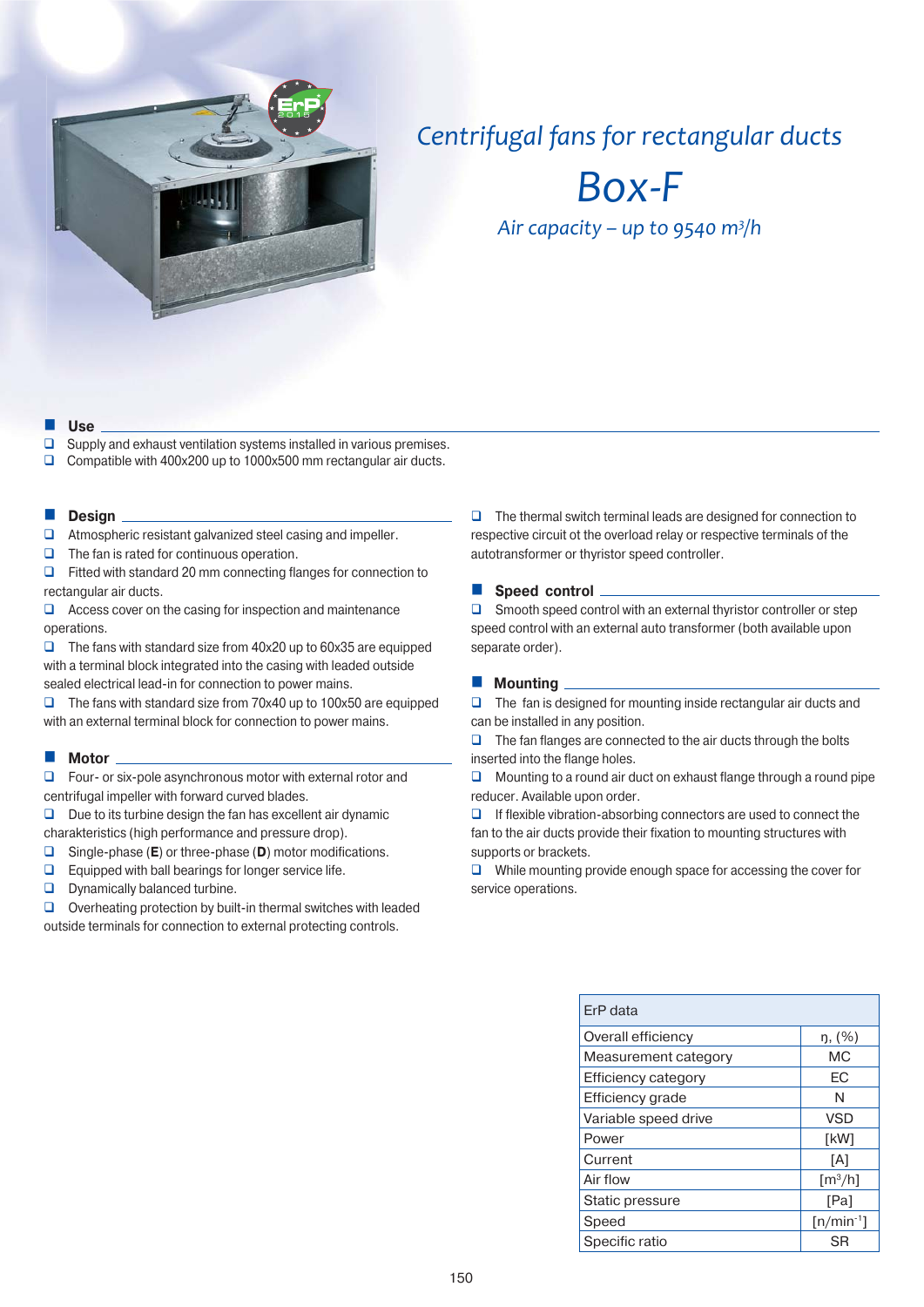

# $\blacksquare$  Overall dimensions <sub>-</sub>



|                 |      |                |           | Dimensions [mm] |     |                |                |     | Weight |
|-----------------|------|----------------|-----------|-----------------|-----|----------------|----------------|-----|--------|
| <b>Type</b>     | B    | B <sub>1</sub> | <b>B2</b> | H               | H1  | H <sub>2</sub> | H <sub>3</sub> | L   | [kg]   |
| Box-F40x204F    | 400  | 420            | 440       | 200             | 220 | 240            | 255            | 500 | 17.5   |
| Box-F40x204D    | 400  | 420            | 440       | 200             | 220 | 240            | 255            | 500 | 17.5   |
| Box-F 50x25 4E  | 500  | 520            | 540       | 250             | 270 | 290            | 335            | 640 | 24.0   |
| Box-F 50x25 4D  | 500  | 520            | 540       | 250             | 270 | 290            | 335            | 640 | 24.0   |
| Box-F 50x30 4E  | 500  | 520            | 540       | 300             | 320 | 340            | 365            | 680 | 33.0   |
| Box-F 50x30 4D  | 500  | 520            | 540       | 300             | 320 | 340            | 365            | 680 | 33.0   |
| Box-F60x304F    | 600  | 620            | 640       | 300             | 320 | 340            | 375            | 680 | 35.0   |
| Box-F 60x30 4D  | 600  | 620            | 640       | 300             | 320 | 340            | 375            | 680 | 35.0   |
| Box-F 60x35 4E  | 600  | 620            | 640       | 350             | 370 | 390            | 425            | 735 | 49.5   |
| Box-F 60x35 4D  | 600  | 620            | 640       | 350             | 370 | 390            | 425            | 735 | 49.5   |
| Box-F 70x40 4D  | 700  | 720            | 740       | 400             | 420 | 440            | 480            | 780 | 60.0   |
| Box-F 80x50 6D  | 800  | 820            | 840       | 500             | 520 | 540            | 580            | 820 | 70.0   |
| Box-F 80x50 4D  | 800  | 820            | 840       | 500             | 520 | 540            | 580            | 820 | 74.0   |
| Box-F90x50 6D   | 900  | 920            | 940       | 500             | 520 | 540            | 580            | 954 | 90.0   |
| Box-F 100x50 6D | 1000 | 1020           | 1040      | 500             | 520 | 540            | 580            | 954 | 95.0   |

# **Specifications**

| <b>Parameters</b>                          | <b>Box-F</b><br>40x20<br><b>4E</b> | Box-F<br>40x20<br>4D | <b>Box-F</b><br>50x25<br><b>4E</b> | <b>ErP</b><br><b>Box-F</b><br>50x254D | Box-F<br>50x30<br><b>4E</b> | <b>Box-F</b><br>50x30<br>4D | (ErP)<br><b>Box-F</b><br>60x304E |
|--------------------------------------------|------------------------------------|----------------------|------------------------------------|---------------------------------------|-----------------------------|-----------------------------|----------------------------------|
| Voltage $[V / 50 Hz]$                      | 230                                | 400                  | 230                                | 400                                   | 230                         | 400                         | 230                              |
| Power [W]                                  | 295                                | 282                  | 535                                | 570                                   | 710                         | 855                         | 1240                             |
| Current [A]                                | 1.32                               | 0.60                 | 2.49                               | 0.94                                  | 3.10                        | 1.70                        | 6.45                             |
| Maximum air capacity [m3/h]                | 1440                               | 1470                 | 1750                               | 1850                                  | 2350                        | 2350                        | 2950                             |
| $RPM$ [min-1]                              | 1350                               | 1300                 | 1250                               | 1270                                  | 1230                        | 1300                        | 1210                             |
| Sound pressure level at 3 m distance [dBA] | 50                                 | 52                   | 53                                 | 54                                    | 57                          | 56                          | 59                               |
| Max. operating temperature [°C]            | $-25+40$                           | $-25+45$             | $-20+40$                           | $-20+40$                              | $-25+70$                    | $-20 + 50$                  | $-25+50$                         |
| Ingress protection rating                  | IPX4                               | IPX4                 | IPX4                               | IPX4                                  | IPX4                        | IPX4                        | IPX4                             |

| <b>Parameters</b>                          | Box-F <sup>ET</sup><br>60x30<br>4D | <b>Box-F</b><br>60x35<br><b>4E</b> | Box-F <sup>151</sup><br>60x35<br>4D | <b>Box-F</b><br>70x40<br>4D | <b>Box-F</b><br>80x50<br>6D | Box-F<br>80x50<br>4D | <b>Box-F</b><br>90x50<br>6D | <b>Box-F</b><br>100x50<br>6D |
|--------------------------------------------|------------------------------------|------------------------------------|-------------------------------------|-----------------------------|-----------------------------|----------------------|-----------------------------|------------------------------|
| Voltage [V / 50 Hz]                        | 400                                | 230                                | 400                                 | 400                         | 400                         | 400                  | 400                         | 400                          |
| Power [W]                                  | 1560                               | 2840                               | 2460                                | 3630                        | 2790                        | 5850                 | 3870                        | 3870                         |
| Current [A]                                | 2.73                               | 13.90                              | 3.93                                | 6.00                        | 5.18                        | 9.35                 | 7.0                         | 7.0                          |
| Maximum air capacity $\lceil m^3/h \rceil$ | 3740                               | 4260                               | 5020                                | 6450                        | 7610                        | 8120                 | 9540                        | 9540                         |
| $RPM$ [min <sup>-1</sup> ]                 | 1310                               | 1260                               | 1300                                | 1320                        | 830                         | 1140                 | 930                         | 930                          |
| Sound pressure level at 3 m distance [dBA] | 57                                 | 59                                 | 60                                  | 65                          | 59                          | 67                   | 61                          | 61                           |
| Max. operating temperature $[°C]$          | $-25+65$                           | $-20+40$                           | $-20+40$                            | $-25+40$                    | $-20+50$                    | $-25+40$             | $-20 + 55$                  | $-20 + 55$                   |
| Ingress protection rating                  | IPX4                               | IPX4                               | IPX4                                | IPX4                        | IPX4                        | IPX4                 | IPX4                        | IPX4                         |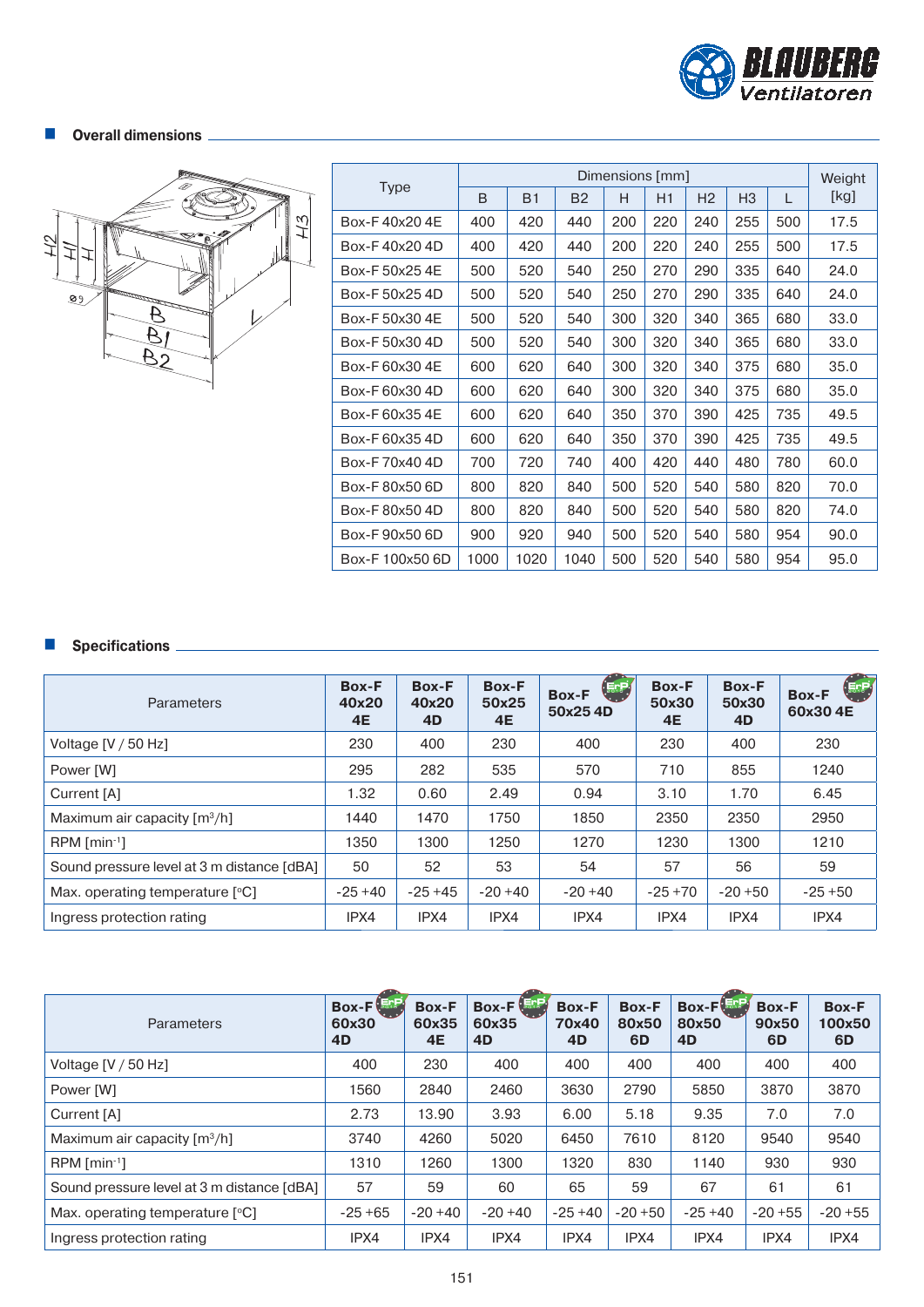



|                                        |     |    |     |     |     |      | Octave-frequency band [Hz] |      |      |
|----------------------------------------|-----|----|-----|-----|-----|------|----------------------------|------|------|
| Sound-power level                      |     |    |     |     |     |      |                            |      |      |
|                                        | Gen | 63 | 125 | 250 | 500 | 1000 | 2000                       | 4000 | 8000 |
| LwA to inlet. [dBA]                    | 69  | 58 | 68  | 63  | 59  | 56   | 53                         | 53   | 45   |
| LwA to outlet, [dBA]                   | 70  | 53 | 63  | 67  | 62  | 65   | 63                         | 58   | 55   |
| L <sub>w</sub> A to environment. [dBA] | 59  | 34 | 46  | 57  | 52  | 49   | 43                         | 40   | 36   |





| Sound-power level                     | Octave-frequency band [Hz] |    |     |     |     |      |      |      |      |  |  |  |
|---------------------------------------|----------------------------|----|-----|-----|-----|------|------|------|------|--|--|--|
|                                       | Gen                        | 63 | 125 | 250 | 500 | 1000 | 2000 | 4000 | 8000 |  |  |  |
| L <sub>wA</sub> to inlet, [dBA]       | 72                         | 58 | 67  | 62  | 57  | 62   | 64   | 62   | 60   |  |  |  |
| LwA to outlet, [dBA]                  | 77                         | 57 | 63  | 62  | 66  | 72   | 69   | 68   | 63   |  |  |  |
| L <sub>wA</sub> to environment, [dBA] | 62                         | 41 | 49  | 54  | 53  | 56   | 52   | 51   | 53   |  |  |  |



| Sound-power level                      | Octave-frequency band [Hz]                             |    |    |    |    |    |    |    |      |  |  |  |
|----------------------------------------|--------------------------------------------------------|----|----|----|----|----|----|----|------|--|--|--|
|                                        | 63<br>1000<br>2000<br>125<br>250<br>500<br>4000<br>Gen |    |    |    |    |    |    |    | 8000 |  |  |  |
| LwA to inlet, [dBA]                    | 72                                                     | 56 | 69 | 65 | 57 | 58 | 57 | 53 | 48   |  |  |  |
| L <sub>wA</sub> to outlet, [dBA]       | 74                                                     | 54 | 65 | 66 | 61 | 63 | 60 | 61 | 55   |  |  |  |
| L <sub>w</sub> A to environment, [dBA] | 61                                                     | 34 | 44 | 56 | 52 | 50 | 44 | 40 | 33   |  |  |  |

 $800$ 

1200

1600

400

 $\,$  0  $\,$ 





|                     |           | Sound-power level                     | Octave-frequency band [Hz] |            |     |             |     |                              |      |              |           |  |  |  |
|---------------------|-----------|---------------------------------------|----------------------------|------------|-----|-------------|-----|------------------------------|------|--------------|-----------|--|--|--|
|                     |           |                                       | Gen                        | 63         | 125 | 250         | 500 | 1000                         | 2000 | 4000         | 8000      |  |  |  |
| LwA to inlet, [dBA] |           |                                       | 74                         | 60         | 67  | 64          | 61  | 64                           | 62   | 60           | 58        |  |  |  |
|                     |           | LwA to outlet, [dBA]                  | 76                         | 57         | 65  | 65          | 67  | 69                           | 69   | 68           | 63        |  |  |  |
|                     |           | L <sub>wA</sub> to environment, [dBA] | 61                         | 41         | 48  | 53          | 53  | 56                           | 52   | 50           | 53        |  |  |  |
|                     |           |                                       |                            |            |     |             |     |                              |      |              |           |  |  |  |
| n. (%)              | <b>MC</b> | EC                                    | N                          | <b>VSD</b> |     | <b>TkW1</b> | [A] | $\left[\frac{m^3}{h}\right]$ | [Pa] | <b>IRPM1</b> | <b>SR</b> |  |  |  |
| 34.3                | A         | Static                                | 44.9                       | Yes        |     | 0.210       | 0.6 | 820                          | 310  | 1420         |           |  |  |  |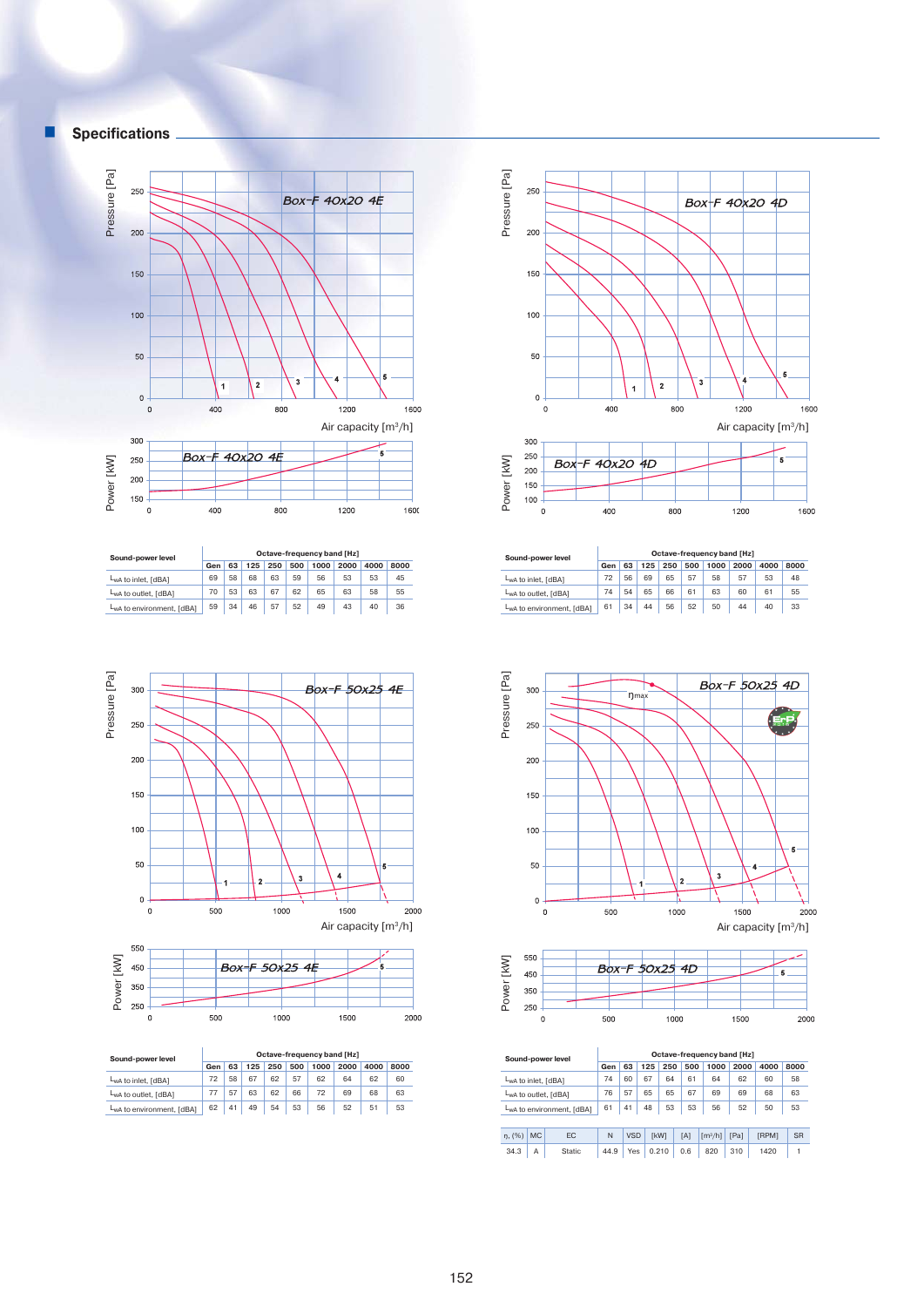

## **Specifications**





| Sound-power level                      | Octave-frequency band [Hz] |    |     |     |     |      |      |      |      |  |  |  |
|----------------------------------------|----------------------------|----|-----|-----|-----|------|------|------|------|--|--|--|
|                                        | Gen                        | 63 | 125 | 250 | 500 | 1000 | 2000 | 4000 | 8000 |  |  |  |
| L <sub>wA</sub> to inlet, [dBA]        | 74                         | 64 | 69  | 65  | 63  | 66   | 67   | 65   | 60   |  |  |  |
| LwA to outlet, [dBA]                   | 79                         | 62 | 69  | 66  | 72  | 73   | 72   |      | 64   |  |  |  |
| L <sub>w</sub> A to environment. [dBA] | 64                         | 46 | 53  | 59  | 54  | 58   | 56   | 49   | 50   |  |  |  |



|                     |           | Sound-power level                      |      |            |     |             |      | Octave-frequency band [Hz] |      |              |           |
|---------------------|-----------|----------------------------------------|------|------------|-----|-------------|------|----------------------------|------|--------------|-----------|
|                     |           |                                        | Gen  | 63         | 125 | 250         | 500  | 1000                       | 2000 | 4000         | 8000      |
| LwA to inlet, [dBA] |           |                                        | 83   | 66         | 77  | 69          | 66   | 71                         | 70   | 71           | 67        |
|                     |           | LwA to outlet, [dBA]                   | 85   | 62         | 77  | 71          | 74   | 79                         | 76   | 73           | 67        |
|                     |           | L <sub>w</sub> A to environment, [dBA] | 69   | 42         | 65  | 66          | 61   | 61                         | 56   | 53           | 47        |
|                     |           |                                        |      |            |     |             |      |                            |      |              |           |
| n, (%)              | <b>MC</b> | EC                                     | N    | <b>VSD</b> |     | <b>TkW1</b> | [A]  | $\lceil m^3/h \rceil$      | [Pa] | <b>FRPM1</b> | <b>SR</b> |
| 35.8                | А         | Static                                 | 43.7 | No         |     | 0.555       | 2.33 | 1482                       | 473  | 1425         |           |





| Sound-power level                     | Octave-frequency band [Hz] |    |     |     |     |      |      |      |      |  |  |  |
|---------------------------------------|----------------------------|----|-----|-----|-----|------|------|------|------|--|--|--|
|                                       | Gen                        | 63 | 125 | 250 | 500 | 1000 | 2000 | 4000 | 8000 |  |  |  |
| LwA to inlet, [dBA]                   | 77                         | 67 | 69  | 62  | 63  | 68   | 68   | 68   | 63   |  |  |  |
| LwA to outlet, [dBA]                  | 79                         | 61 | 68  | 69  | 71  | 75   | 74   | 73   | 68   |  |  |  |
| L <sub>wA</sub> to environment, [dBA] | 65                         | 46 | 55  | 58  | 56  | 60   | 54   | 48   | 47   |  |  |  |





|                     |           | Sound-power level         | Octave-frequency band [Hz] |            |     |             |     |                       |      |       |           |  |  |  |
|---------------------|-----------|---------------------------|----------------------------|------------|-----|-------------|-----|-----------------------|------|-------|-----------|--|--|--|
|                     |           |                           | Gen                        | 63         | 125 | 250         | 500 | 1000                  | 2000 | 4000  | 8000      |  |  |  |
| LwA to inlet, [dBA] |           |                           | 82                         | 66         | 77  | 67          | 67  | 70                    | 72   | 68    | 69        |  |  |  |
|                     |           | LwA to outlet, [dBA]      | 82                         | 62         | 77  | 71          | 76  | 79                    | 75   | 76    | 67        |  |  |  |
|                     |           | LwA to environment. [dBA] | 71                         | 63         | 62  | 64          | 62  | 55                    | 49   | 51    |           |  |  |  |
|                     |           |                           |                            |            |     |             |     |                       |      |       |           |  |  |  |
| n, (%)              | <b>MC</b> | EC                        | N                          | <b>VSD</b> |     | <b>TkW1</b> | [A] | $\lceil m^3/h \rceil$ | [Pa] | [RPM] | <b>SR</b> |  |  |  |
| 40.6                | A         | Static                    | 48.8                       | No         |     | 0.510       | 1.9 | 1508                  | 485  | 1440  | 1         |  |  |  |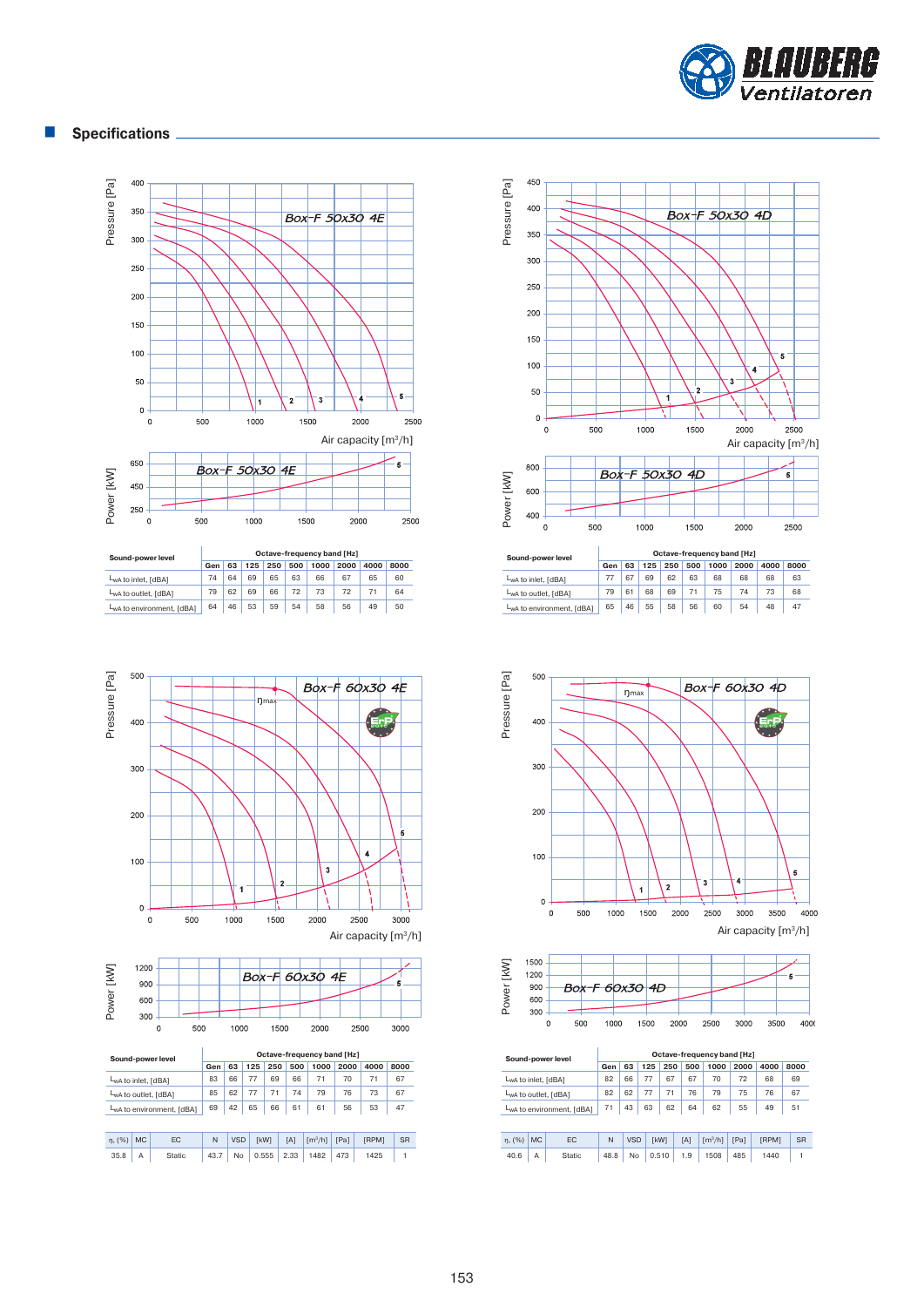





| Sound-power level                     |     | Octave-frequency band [Hz] |     |     |     |      |      |      |      |  |  |  |  |
|---------------------------------------|-----|----------------------------|-----|-----|-----|------|------|------|------|--|--|--|--|
|                                       | Gen | 63                         | 125 | 250 | 500 | 1000 | 2000 | 4000 | 8000 |  |  |  |  |
| L <sub>wA</sub> to inlet, [dBA]       | 78  |                            | 74  | 65  | 66  | 75   | 72   | 70   | 64   |  |  |  |  |
| LwA to outlet, [dBA]                  | 86  | 69                         | 73  | 74  | 74  | 78   | 76   | 77   | 68   |  |  |  |  |
| L <sub>wA</sub> to environment, [dBA] | 67  | 54                         | 60  | 63  | 58  | 62   | 55   | 51   | 48   |  |  |  |  |



|     | $\sim$<br>v. |      |      | <b>Box-F 70x40 4D</b> |      |      |      |      |      |  |
|-----|--------------|------|------|-----------------------|------|------|------|------|------|--|
|     | ∼            |      |      |                       |      |      |      |      |      |  |
| wer |              |      |      |                       |      |      |      |      |      |  |
| ج   |              |      |      |                       |      |      |      |      |      |  |
|     |              | 1000 | 2000 |                       | 3000 | 4000 | 5000 | 6000 | 7000 |  |
|     |              |      |      |                       |      |      |      |      |      |  |

| Sound-power level                      | Octave-frequency band [Hz] |               |     |            |     |             |      |     |                         |      |                                                |           |  |
|----------------------------------------|----------------------------|---------------|-----|------------|-----|-------------|------|-----|-------------------------|------|------------------------------------------------|-----------|--|
|                                        |                            |               | Gen | 63         | 125 | 250         |      | 500 | 1000                    | 2000 | 4000<br>71<br>77<br>62<br><b>FRPM1</b><br>1430 | 8000      |  |
| LwA to inlet, [dBA]                    |                            |               | 82  | 80         | 77  | 70          |      | 71  | 75                      | 73   |                                                | 68        |  |
| LwA to outlet, [dBA]                   |                            |               | 86  | 74<br>77   |     | 75          | 78   |     | 83                      | 81   |                                                | 71        |  |
| L <sub>w</sub> A to environment, [dBA] |                            |               | 71  | 55         | 64  | 69          | 67   |     | 70                      | 63   |                                                | 59        |  |
| n, (%)                                 | <b>MC</b>                  | EC            | N   | <b>VSD</b> |     | <b>TkW1</b> | [A]  |     | $\text{Im}^3/\text{hl}$ | [Pa] |                                                | <b>SR</b> |  |
| 32.4                                   | Α                          | <b>Static</b> | 41  | No         |     | 1.890       | 4.34 |     | 3240                    | 751  |                                                |           |  |





| Sound-power level   |                           |                      | Octave-frequency band [Hz] |            |     |       |      |  |                         |      |                        |  |           |  |  |
|---------------------|---------------------------|----------------------|----------------------------|------------|-----|-------|------|--|-------------------------|------|------------------------|--|-----------|--|--|
|                     |                           |                      | Gen                        | 63         | 125 | 250   | 500  |  | 1000                    | 2000 | 4000<br>69<br>74<br>52 |  | 8000      |  |  |
| LwA to inlet. [dBA] |                           |                      | 80                         | 72         | 75  | 69    | 67   |  | 73                      | 71   |                        |  | 67        |  |  |
|                     |                           | LwA to outlet. [dBA] | 84                         | 66         | 74  | 70    | 76   |  | 79                      | 76   |                        |  | 68        |  |  |
|                     | LwA to environment. [dBA] |                      | 68                         | 52         | 62  | 65    | 61   |  | 58                      | 56   |                        |  | 48        |  |  |
| n. (%)              | <b>MC</b>                 | EC                   | N                          | <b>VSD</b> |     | [kW]  | [A]  |  | $\text{Im}^3/\text{hl}$ | [Pa] | <b>FRPM1</b>           |  | <b>SR</b> |  |  |
| 36.9                | Α                         | Static               | 43                         | No         |     | 1.120 | 2.56 |  | 2693                    | 542  | 1410                   |  |           |  |  |





|                                 |           | Sound-power level                     | Octave-frequency band [Hz] |                            |     |             |     |                         |      |              |  |           |  |  |
|---------------------------------|-----------|---------------------------------------|----------------------------|----------------------------|-----|-------------|-----|-------------------------|------|--------------|--|-----------|--|--|
|                                 |           |                                       | Gen                        | 63                         | 125 | 250         | 500 | 1000                    | 2000 | 4000         |  | 8000      |  |  |
| L <sub>wA</sub> to inlet, [dBA] |           |                                       | 77                         | 64                         | 66  | 66          | 70  | 71                      | 70   | 66           |  | 62        |  |  |
|                                 |           | LwA to outlet, [dBA]                  | 82                         | 64                         | 66  | 69          | 76  | 74                      | 73   | 73           |  | 64        |  |  |
|                                 |           | L <sub>wA</sub> to environment, [dBA] | 64                         | 51<br>59<br>58<br>61<br>60 |     |             |     |                         | 55   | 50           |  | 49        |  |  |
| n. (%)                          | <b>MC</b> | EC                                    | N                          | <b>VSD</b>                 |     | <b>TkW1</b> | [A] | $\text{Im}^3/\text{hl}$ | [Pa] | <b>IRPM1</b> |  | <b>SR</b> |  |  |
| 43.6                            | A         | Static                                | 49.5                       | No                         |     | 1.150       | 2.9 | 3870                    | 457  | 940          |  |           |  |  |